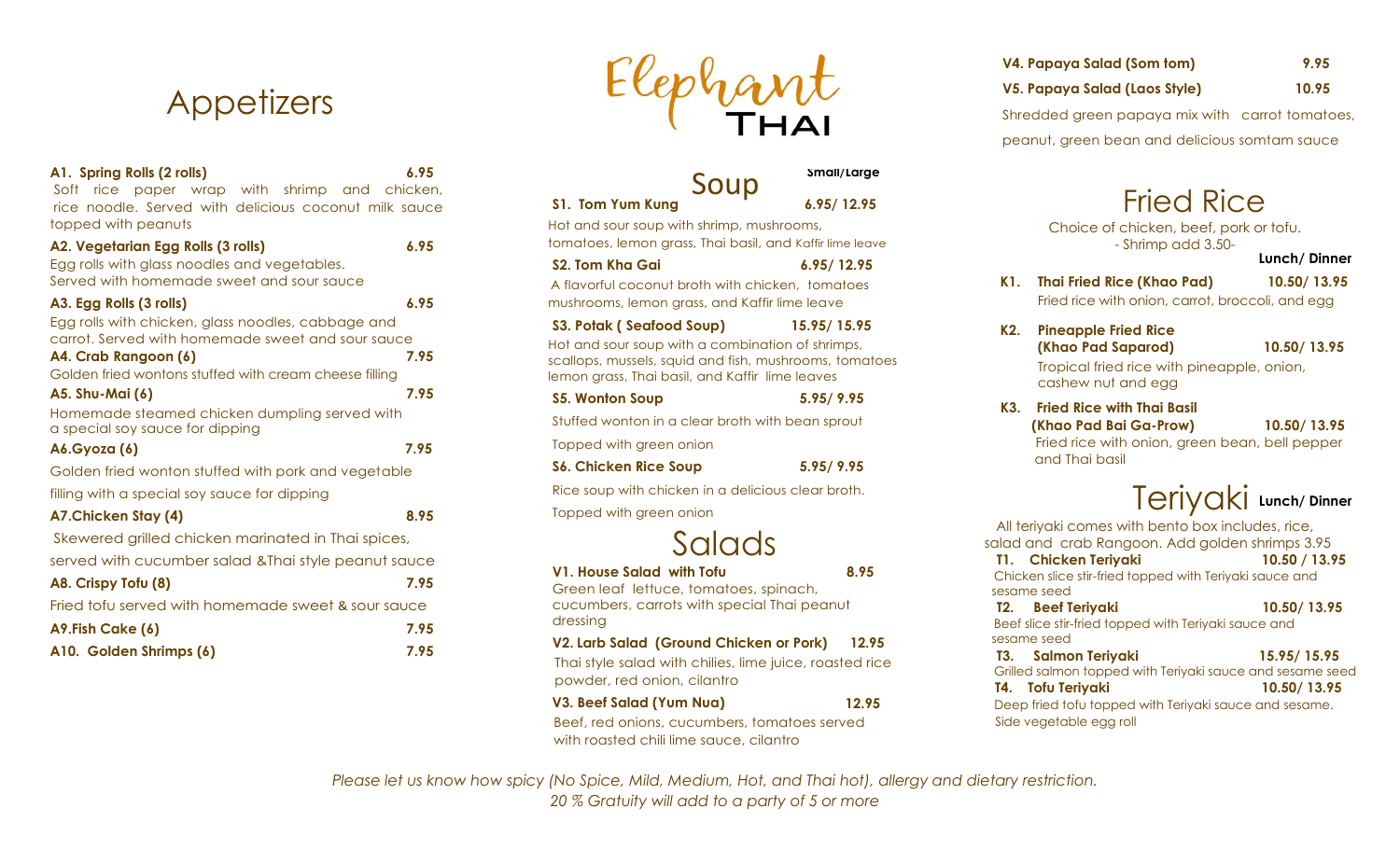## Noodle

Choice of chicken, beef, pork or tofu. - Shrimp add 3.50-

### **Lunch/ Dinner**

**N1. Pad Thai Noodles 10.50/ 13.95** Rice noodles stir fried with egg, bean sprouts. Topped with ground peanuts and green onion

**N2. Drunken Noodle (Pad Kee Mow) 10.50/ 13.95** Thick rice noodles stir fried with a spicy chili sauce, basil, bell pepper and bean sprouts **N3. Pad See Eew 10.50/ 13.95**

Thick rice noodles stir fried with sweet soy sauce, broccoli and egg

**N4. Khow Soy 13.95/ 13.95** Northern style noodles (egg noodles) with yellow curry sauce, topped with green pickle mustard , red onion, lime and crispy noodle

| <b>N5. Noodles Soup</b>                                     | 13.95/13.95 |
|-------------------------------------------------------------|-------------|
| Rice noodles in a delicious broth and bean sprout           |             |
| <b>N6.Tom Yum Noodles Soup</b>                              | 13.95/13.95 |
| Rice noodles in Tom Yum broth. Topped with bean sprout      |             |
| N7. Pad Thai with woonsen Noodle                            | 10.50/13.95 |
| Stir-fried glass noodle with delicious pad Thai sauce, egg, |             |
| bean sprout. Topped with green onion.                       |             |
| N8. Pad Woonsen                                             | 10.50/13.95 |
| Stir-fried glass noodle with egg, bean sprout, carrot,      |             |
| cabbage and green onion                                     |             |
|                                                             |             |

**N9. Yakisoba 14.95/14.95**

Japanese stir-fried noodle with carrot, cabbage, bean sprouts topped with green onion and sesame seed

## Additional

| Extra Chicken, Beef, Pork | 2.50 |
|---------------------------|------|
| Extra Tofu                | 2.00 |
| Extra Shrimps             | 3.50 |
| Combination               | 4.50 |
| Mixed Seafood             | 6.50 |
| Mixed Vegie               | 3.50 |
| One Veggie                | 1.50 |

Curry

Choice of chicken, beef, pork or tofu. - Shrimp add 3.50- Includes white rice or add 2.50 for brown rice

### **Lunch/ Dinner**

| <b>C1. Green Curry</b><br>Zucchini, bamboo shoot, bell pepper and Thai basil in<br>green curry sauce with coconut milk | 10.50/13.95                                                |
|------------------------------------------------------------------------------------------------------------------------|------------------------------------------------------------|
| <b>C2. Pineapple Curry</b>                                                                                             | 10.50/13.95                                                |
| coconut milk                                                                                                           | Pineapple, bell pepper, and basil in red curry sauce with  |
| <b>C3. Yellow Curry</b>                                                                                                | 10.50/13.95                                                |
| Potatoes, carrot and onion, in yellow curry sauce with<br>coconut milk served with a cucumber salad                    |                                                            |
| <b>C4. Panang Curry</b>                                                                                                | 10.50/13.95                                                |
| and green bean                                                                                                         | Panang curry cooked in coconut milk with carrot, snow peas |
| <b>C5. Massaman Curry</b>                                                                                              | 10.50/13.95                                                |
| sauce with coconut milk                                                                                                | potatoes, onion and roasted peanuts in massaman curry      |
| C <sub>6</sub> . Red Curry                                                                                             | 10.50/13.95                                                |
| Zucchini, bamboo shoot, bell pepper and Thai basil in<br>green curry sauce with coconut milk                           |                                                            |
|                                                                                                                        | veraae                                                     |

| Steam Rice           | 2.00 |
|----------------------|------|
| Brown Rice           | 2.50 |
| <b>Sticky Rice</b>   | 3.00 |
| Fried Rice           | 4.00 |
| Steamed Veggies 3.50 |      |
| Steamed Noodle 2.50  |      |
| Egg                  | 2.00 |
| Sauce 2 oz           | 1.00 |
| Sauce 4 oz           | 2.00 |
|                      |      |
|                      |      |
|                      |      |

| <b>Beverage</b> |  |
|-----------------|--|

| Thai Ice Tea             | 3.95 |
|--------------------------|------|
| Thai Ice Coffee          | 3.95 |
| Add boba                 | 1.00 |
| Add coconut milk         | 0.75 |
| no ice                   | 1.00 |
| Large                    | 1.25 |
| Hot Tea                  | 2.50 |
| Green or Jasmin Tea      |      |
| Brewed Ice Tea           | 2.50 |
| Soft Drink (Canned)      | 2.00 |
| Coke, Diet Coke,         |      |
| Sprite, Dr.Pepper        |      |
| Ginger Drink (Hot/ Cold) | 3.00 |
| Coconut Juice            | 3.50 |

# Entrée

Choice of chicken, beef, pork or tofu. -Shrimp add 3.50- Includes white rice or add 2.50 for brown rice

### **Lunch/ Dinner**

**E1. Pad Ga Prow 10.50/ 13.95**

 Stir-fried green bean, bell pepper, onions, mushrooms, carrot in a spicy chili sauce with Thai basil

**E2. Pad Nam Prik Pow 10.50/ 13.95**

 Stir-fried with special roasted chili, onions, bell pepper, carrots and cashews nut

### **E3. Pad Priew Wan (Thai Style sweet and sour)**

### **10.50/ 13.95**

Stir-fried onion, cucumbers, carrots, bell pepper and pineapple with Thai style sweet and sour sauce

**E4. Pad Pak (Stir-fried mixed veggie) 10.50/ 13.95** Stir-fried onion, carrots, bell pepper, broccoli, snow peas ,zucchini and bean sprout in a light soy sauce recipe

**E5. Pad Khing (Stir Fried Ginger) 10.50/ 13.95** Fresh ginger sautee with onion, mushrooms, carrots, zucchini and bell pepper in a light soy sauce recipe **E6. Pad Ka Tiem (Garlic Sauce) 10.50/ 13.95** Stir-fried with garlic in a bed of steam mixed vegetable

## **E7.Kai SaTay Plate (Chicken Satay entrée) 10.50/ 13.95**

Grilled Chicken marinated in Thai spices, served with peanut sauce on a bed of steamed mixed vegetable and side of cucumber salad

A bed of steam vegetable has onion, carrots, broccoli, zucchini, bell pepper and snow peas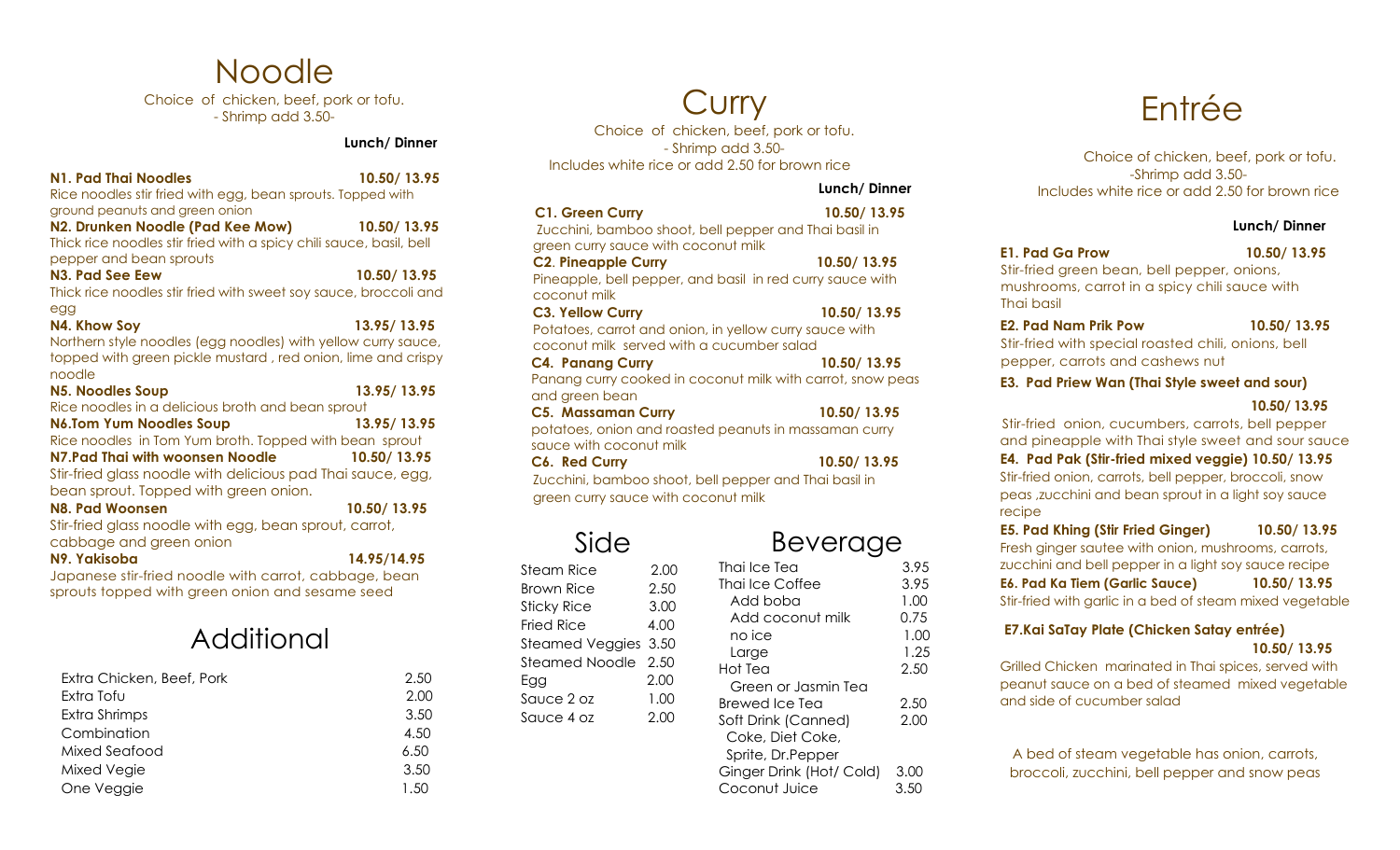



Pad Thai Noodle **Example 20 Studies Chicken Satay Appetizer** Tom Kha Gai Soup Fish Cake Fish Cake







Thai Boat Noodle Soup **Teriyaki** Teriyaki Teriyaki TongKutsu TongKutsu Crispy Pork Belly











Khoa Soy Noodle **Example 2008** Panang Curry Crispy Tofu Crispy Tofu Tom Yum Koong